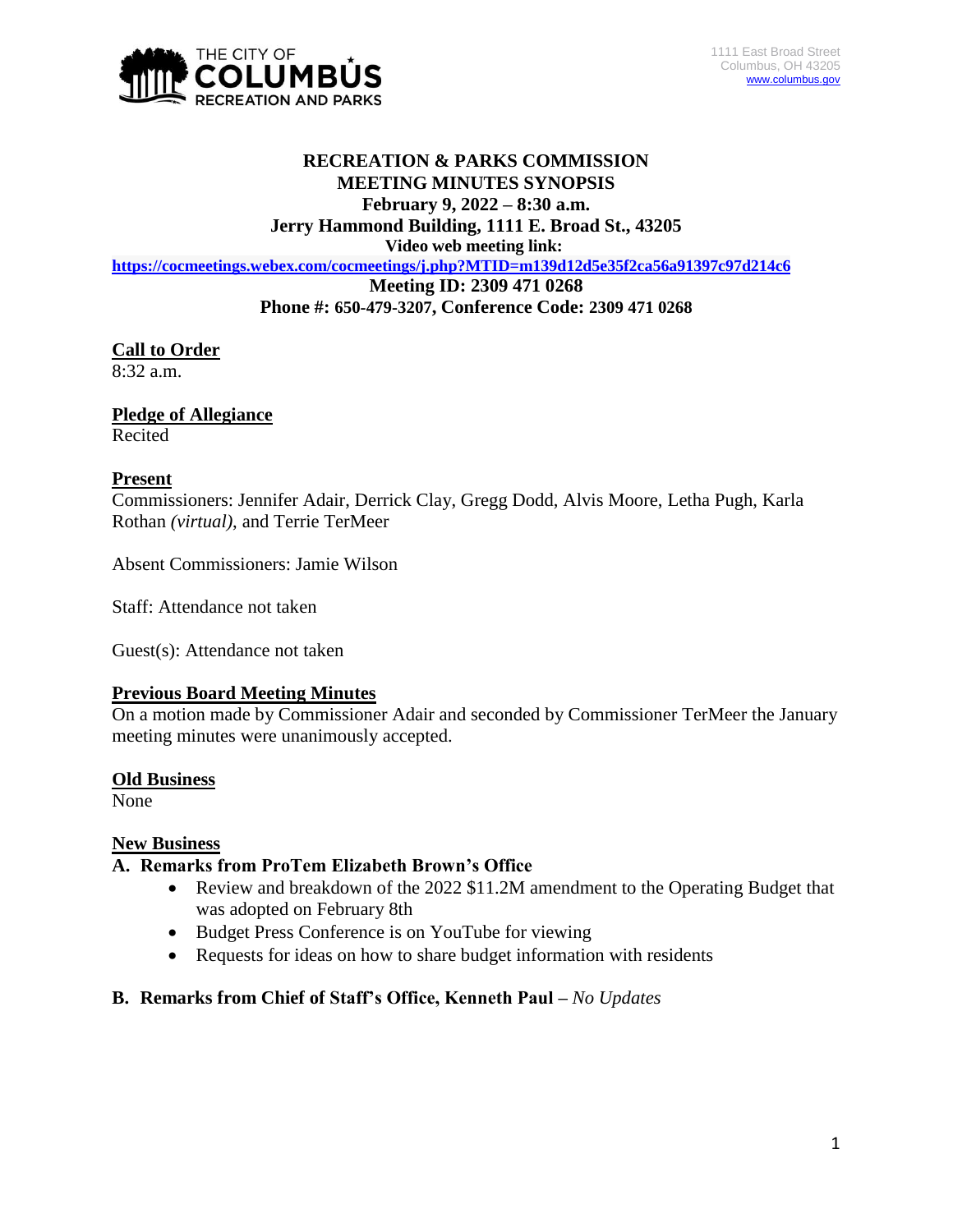

## **ADMINISTRATION AGENDA**

### **1. Ord #0385-2022 (Davey Street Tree Contract Modification #3)**

**Title:** To authorize the Director of the Recreation and Parks Department to modify an existing contract with Davey Resource Group, Inc. to continue street tree assessment services as part of the Urban Forestry Master Plan; to authorize the expenditure of \$300,000.00 from the Recreation and Parks Voted Bond Fund; and to declare an emergency. (\$300,000.00)

- Commissioner Clay raised the question about this being the third modification
- Deputy Director Rakosky explained that once the UFMP was completed that the scope and number of trees had changed and the Davey Resource Group, Inc. has been the contractor from the beginning of the process

### **2. Ord #0386-2022 (2022 Gym Floor Refinishing Program)**

**Title:** To authorize the Director of Recreation and Parks to enter into contract with Floor Care Concepts for the 2022 Gym Floor Refinishing Program and to authorize an expenditure of \$70,000.00 from the Recreation and Parks Operating Fund 2285; and to declare an emergency. (\$70,000.00)

- Twelve community centers and two athletic complexes will be screened in 2022
- The other five athletic complexes will be screened in 2023
- All gymnasium, dance floors and stages are screened annually

#### **3. Ord #0388-2022 (Alum Creek Trail – Johnstown Road East Side Connector)**

**Title:** To authorize the Director of Recreation and Parks to modify an existing contract with CTL Engineering Inc. (ord. 0918-2020) to provide Professional Construction Management and Inspection services associated with Alum Creek Trail – Johnstown Road East Side Connector Project; to authorize an expenditure of \$56,400.00 from the Recreation and Parks Voted Bond Fund; and to declare an emergency. (\$56,400.00)

### **4. Ord #0389-2022 (Clean Ohio Conservation Fund: Franklinton Greenspace and Big Walnut South Protection)**

**Title:** To authorize and direct the Director of the Recreation and Parks Department to apply for grant funding to acquire properties for preservation of the City's natural resources; and to declare an emergency.

#### **5. Ord #0390-2022 (Glenwood Park – Natural Area Improvement Project)**

**Title:** To authorize and direct the Director of the Recreation and Parks Department to enter into contract with Resource International to provide Professional Engineering services for the Glenwood Park Natural Area Improvement; to authorize an expenditure of \$92,080.00 from the Recreation and Parks Voted Bond Fund; and to declare an emergency. (\$92,080.00)

On a motion made by Commissioner Dodd and seconded by Commissioner Adair the Commission unanimously approved the Administration Agenda.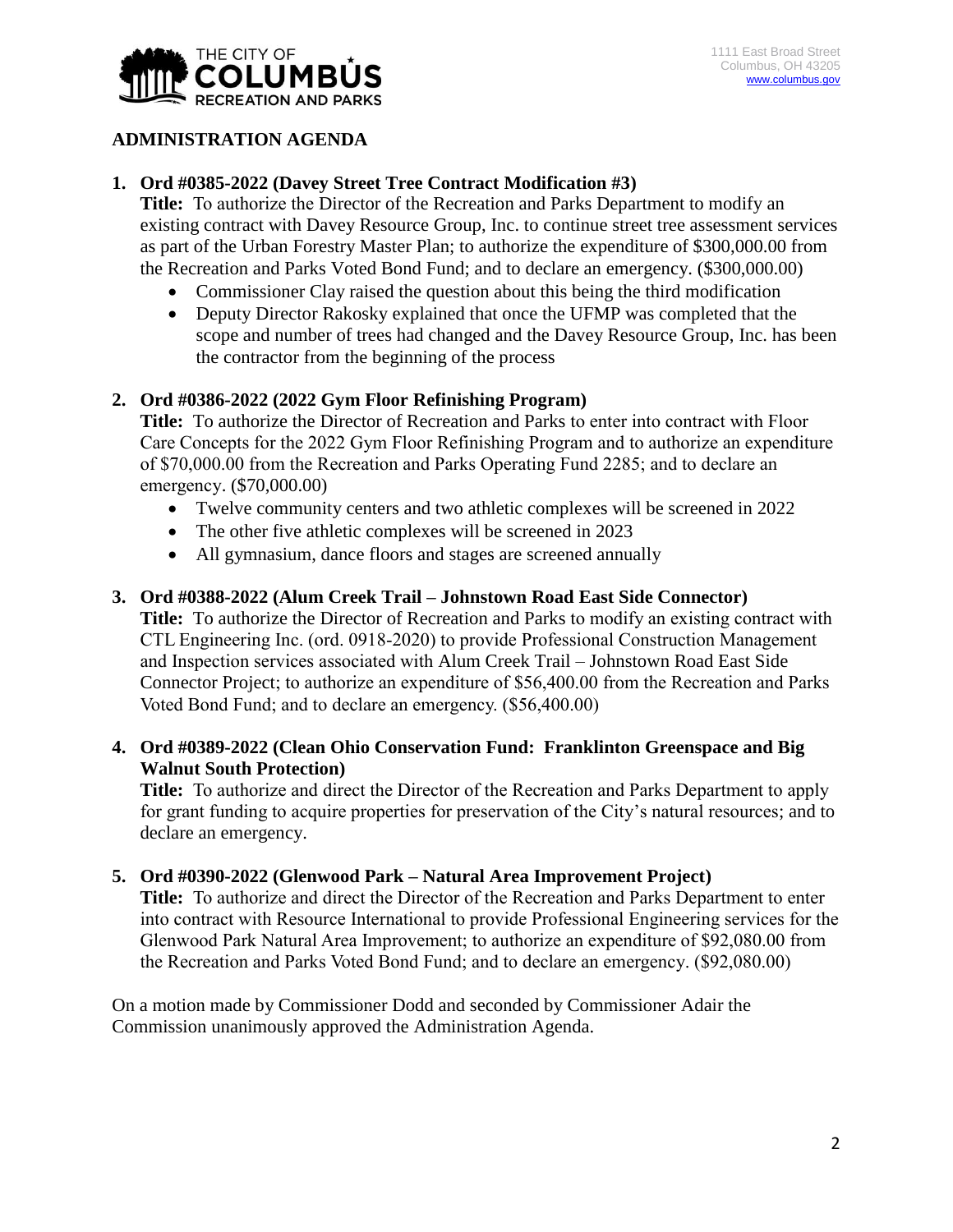

## **PARKS OPERATIONS & MAINTENANCE AGENDA**

#### **6. Ord #0164-2022 (KNS Surveillance Maintenance)**

**Title:** To authorize and direct the Director of the Recreation and Parks Department to authorize the Director of the Recreation and Parks Department to enter into contract with KNS Services Inc. for parts and labor for the inspection and maintenance and repair of the department's surveillance camera systems; to authorize an expenditure of \$120,000.00 from the Recreation and Parks Voted Bond Fund; to waive the competitive bidding provisions of Chapter 329 of the Columbus City Code; and to declare an emergency. (\$120,000.00)

On a motion made by Commissioner Adair and seconded by Commissioner Moore the Commission unanimously approved the Parks Operations & Maintenance Agenda.

## **YOUTH & FAMILY DEVELOPMENT AGENDA**

#### **7. Ord #0250-2022 (Columbus Urban League - NVI 2022)**

**Title:** To authorize the Director of Recreation and Parks to enter into contract with Columbus Urban League for services related to the implementation of the 2022 Neighborhood Violence Intervention Program; to authorize the expenditure of \$329,500.00 from the Recreation and Parks Operating Fund 2285; to waive the competitive bidding provisions of Chapter 329 of the Columbus City Code; and to declare an emergency. (\$329,500.00)

- Commissioner Pugh asked about the length and scope of the contract and was it effective
- Assistant Director Brandon explained the present and current state of the scope of the contract and the APPS model. This program is currently active in schools, Eaton Town center and with department interventionist and it is the same model of training. Work with Commissioner Adair Dodd, and Pugh on what services we can provide as far as interventionist.
- Commissioner Adair and Dodd asked about possible collaboration with the schools and libraries since APPS has come up with a good foundation for training
	- o There will be an NVI subcommittee created
- Commissioner Clay wanted clarification on why the bidding process was being waived on these contracts

#### **8. Ord #0260-2022 (Community for New Direction - NVI 2022)**

**Title:** To authorize the Director of Recreation and Parks to enter into contract with Community for New Direction for services related to the implementation of the 2022 Neighborhood Violence Intervention Program; to authorize the expenditure of \$329,500.00 from the Recreation and Parks Operating Fund 2285; to waive the competitive bidding provisions of Chapter 329 of the Columbus City Code; and to declare an emergency. (\$329,500.00)

#### **9. Ord #0151-2022 (ODE Grant for 2022 Summer Food Program and CCS)**

**Title:** To authorize and direct the Director of Recreation and Parks to accept a grant from the Ohio Department of Education in the amount of \$2,500,000.00 for the 2022 Summer Food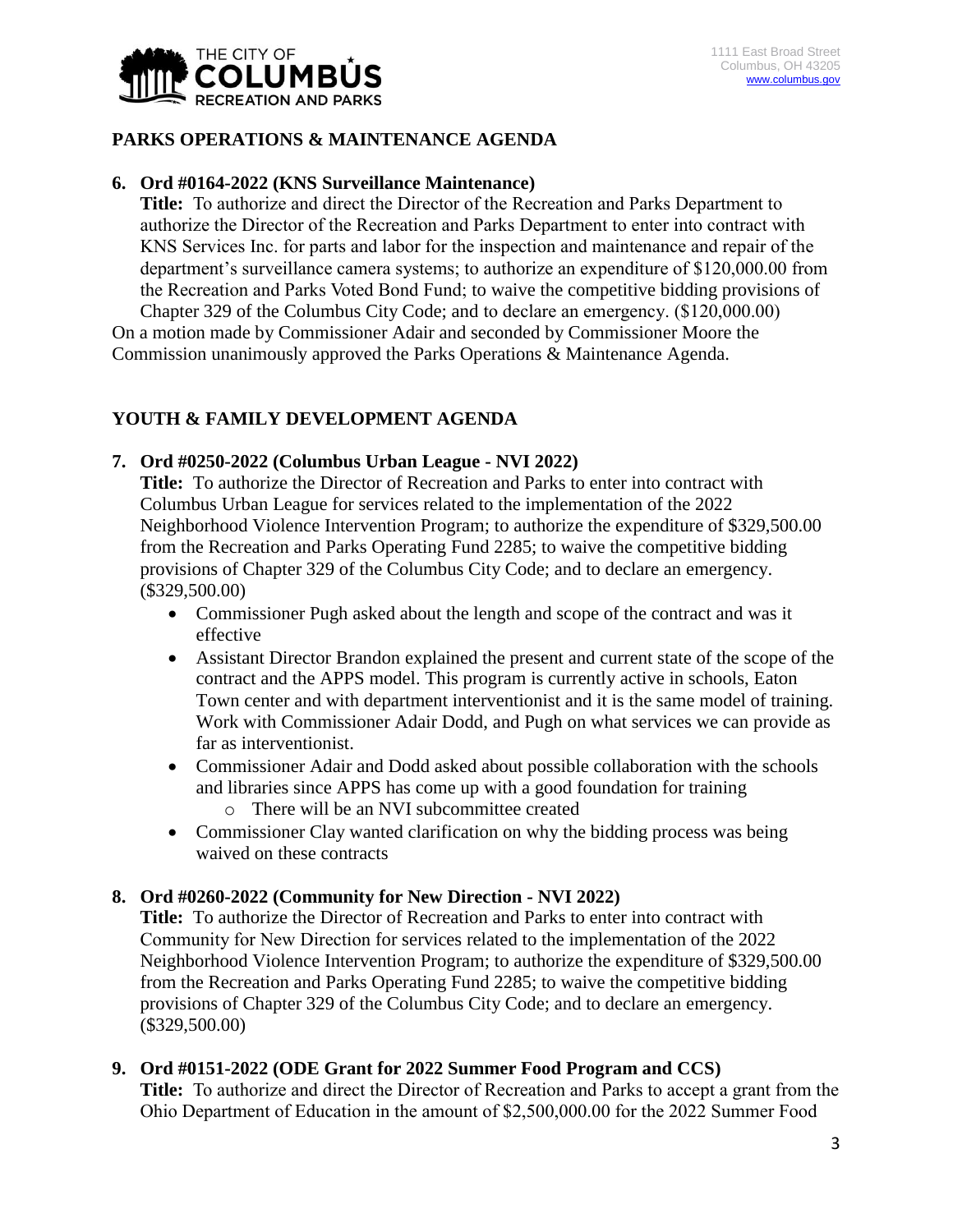

Program; to authorize the appropriation of \$2,500,000.00 to the Recreation and Parks Grant Fund 2283; to enter into an agreement with Columbus City Schools in the amount of \$2,300,000.00 for the preparation and delivery of meals for the Summer Food Program; and to authorize the expenditure of \$2,300,000.00 from the Recreation and Parks Grant Fund 2283. (\$2,500,000.00)

On a motion made by Commissioner Moore and seconded by Commissioner Pugh the Commission unanimously approved the Youth & Family Development Agenda.

- Commissioner Rothan (virtual) abstained from Item #7
- Commissioner Adair abstained from Item #9

## **Department and Project Updates**

- Diversity, Equity and Inclusion Training update
	- o ODI/Utilization Report
		- **•** CRPD improved by 2% in 2020, the numbers for 2021 have not been published.
		- Suzy Johnson asked the Commissioners for any suggestions on increasing numbers
		- Commissioner Clay set 20% utilization as the goal for 2022
		- Commissioner Adair would like to partner with the department to work on developing CTE programs and working with our workforce development program.
	- o Training with Trinity
		- The Commission will participate in training on March 3rd

## **CRP Foundation Updates**

- Board recently met (meetings are bi-monthly)
- Update on the Roll & Stroll Fundraiser
	- o Sponsorship packages have been put together; please send the committee any sponsorship leads to ensure participation of the event

## **Director's Comments**

- COAAA vaccine mandate; staff members do not have to get vaccinated
- Annual Report will be presented next month
- Carryover Funds of 3.9 million in equipment for parks, sports, golf and forestry
- Had to opportunity to visit warming centers on Friday and maintenance personnel on Thursday to say thank you for their working during the inclement weather.
- Summer Camp registration
	- $\circ$  Outdoor registration is February 24, March 1<sup>st</sup> Therapeutic at 3pm and all other camps at 7pm
- P.L.A.Y. Golf Outing is June  $17<sup>th</sup>$
- Rosalie Hendon is being nominated for Columbus Business First award *40 Under 40*
- OPRA Conference Columbus Recreation & Parks received an award for the Linden Community Center project, in the category of 2.5 million and over